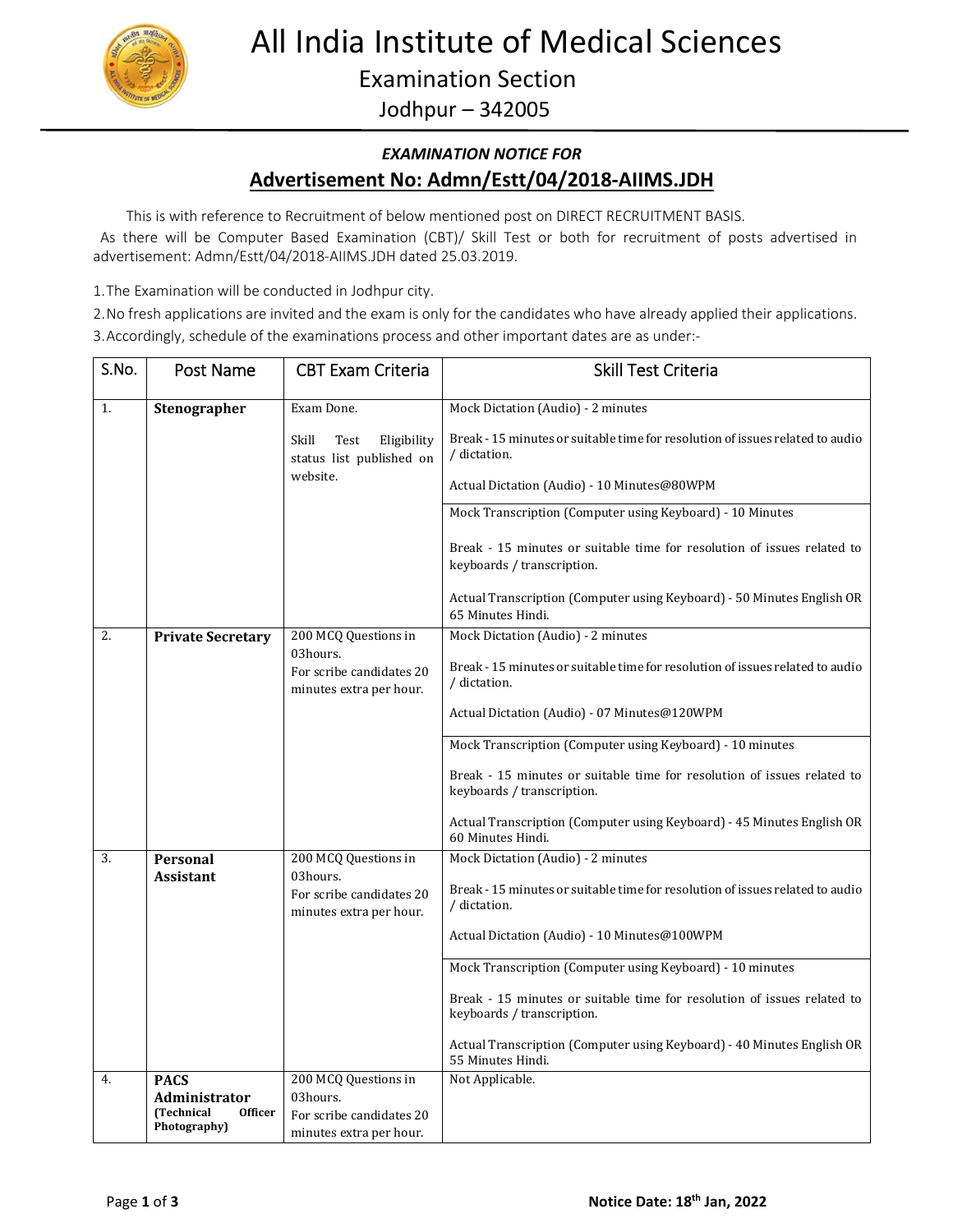

#### Examination Schedule:‐

|                  | Downloading of Admit Card                                                                                                                                                                                                                                                                                                                                                                                                                                                                                     | 15 days prior to Exam date.                                                                                                                                           |                                                                                                                                                                                                                                                                                                                                                                            |  |  |  |
|------------------|---------------------------------------------------------------------------------------------------------------------------------------------------------------------------------------------------------------------------------------------------------------------------------------------------------------------------------------------------------------------------------------------------------------------------------------------------------------------------------------------------------------|-----------------------------------------------------------------------------------------------------------------------------------------------------------------------|----------------------------------------------------------------------------------------------------------------------------------------------------------------------------------------------------------------------------------------------------------------------------------------------------------------------------------------------------------------------------|--|--|--|
| <b>Exam Date</b> | <b>Reporting Time</b>                                                                                                                                                                                                                                                                                                                                                                                                                                                                                         | <b>Examination Shift</b>                                                                                                                                              | <b>Post Name - Exam Name</b>                                                                                                                                                                                                                                                                                                                                               |  |  |  |
| 26th Feb, 2022   | 07:30 AM                                                                                                                                                                                                                                                                                                                                                                                                                                                                                                      | Morning Shift                                                                                                                                                         | Stenographer - Skill Test                                                                                                                                                                                                                                                                                                                                                  |  |  |  |
|                  | 07:30 AM                                                                                                                                                                                                                                                                                                                                                                                                                                                                                                      | <b>Morning Shift</b>                                                                                                                                                  | Personal Assistant - CBT Exam                                                                                                                                                                                                                                                                                                                                              |  |  |  |
| 27th Feb, 2022   | 01:30 PM                                                                                                                                                                                                                                                                                                                                                                                                                                                                                                      | <b>Evening Shift</b>                                                                                                                                                  | Personal Assistant - Skill Test                                                                                                                                                                                                                                                                                                                                            |  |  |  |
|                  |                                                                                                                                                                                                                                                                                                                                                                                                                                                                                                               | Morning Shift                                                                                                                                                         | PACS Administrator - CBT Exam                                                                                                                                                                                                                                                                                                                                              |  |  |  |
| 28th Feb, 2022   | 07:30 AM                                                                                                                                                                                                                                                                                                                                                                                                                                                                                                      |                                                                                                                                                                       | Private Secretary - CBT Exam                                                                                                                                                                                                                                                                                                                                               |  |  |  |
|                  | 01:30 PM                                                                                                                                                                                                                                                                                                                                                                                                                                                                                                      | <b>Evening Shift</b>                                                                                                                                                  | Private Secretary - Skill Test                                                                                                                                                                                                                                                                                                                                             |  |  |  |
|                  | <b>CBT Examination:-</b><br>200 MCQs of 200 marks with four alternatives for each question.<br>1.<br>In MCQ Exam, There will be negative marking of 0.25 marks for each wrong answer.<br>2.<br>3.<br>The qualifying marks for Recruitment Examination will be 40% for UR / EWS,<br>35% for OBC, 30% for SC/ ST and PwD.<br><b>Skill Test:-</b>                                                                                                                                                                |                                                                                                                                                                       |                                                                                                                                                                                                                                                                                                                                                                            |  |  |  |
|                  | 1.<br>2.<br>3.<br><b>Calculation of Errors</b>                                                                                                                                                                                                                                                                                                                                                                                                                                                                | Skill Test is qualifying in nature only.<br>be allowed compensatory time only (as per DOPT).                                                                          | Stenography skill test will be mandatory for all the candidates including PwBD candidates. No<br>PwBD candidate will be allowed facility of scribe. However, the eligible PwBD candidates will<br>For Hindi translation - Key Board Layout as chosen during application by the candidates<br>(Remington gail or inscript). No change in keyboard layout during skill test. |  |  |  |
| Scheme of        | A) Evaluation Procedure (Nature of Mistakes) for Shorthand & Transcription                                                                                                                                                                                                                                                                                                                                                                                                                                    |                                                                                                                                                                       |                                                                                                                                                                                                                                                                                                                                                                            |  |  |  |
| Examination      | FULL MISTAKES: The following mistakes are treated as full mistakes:-<br>1.<br>Every omission of word or figure. In case a group of words is omitted, mark as many mistakes<br>a)                                                                                                                                                                                                                                                                                                                              |                                                                                                                                                                       |                                                                                                                                                                                                                                                                                                                                                                            |  |  |  |
|                  | as the actual number of words omitted.<br>Every substitution of a wrong word or figure. The number of mistakes will be equal to the<br>b)<br>number of words/ figures dictated which have been replaced/ substituted by other word(s)/<br>figure(s). However, if a figure is written correctly either in numeral or words both will be<br>acceptable and will not be counted as mistake.<br>Every addition of a word or figure or a group of words or figures not occurring in the dictated<br>C)<br>passage. |                                                                                                                                                                       |                                                                                                                                                                                                                                                                                                                                                                            |  |  |  |
|                  | 2.<br>a)<br>mistake.<br>b)<br>$\mathsf{C}$                                                                                                                                                                                                                                                                                                                                                                                                                                                                    | HALF MISTAKES: The following are treated as half mistakes:-<br>Using singular or plural noun and vice versa.<br>Use of small letter at the beginning of the sentence. | Wrong spelling, including transposition of letters in a word and also omission of a letter or<br>letters from a word. Mis-spelling of proper nouns and unfamiliar names are ignored. If the<br>wrongly spelt word occurs more than once in the passage it will be treated as a single half                                                                                 |  |  |  |